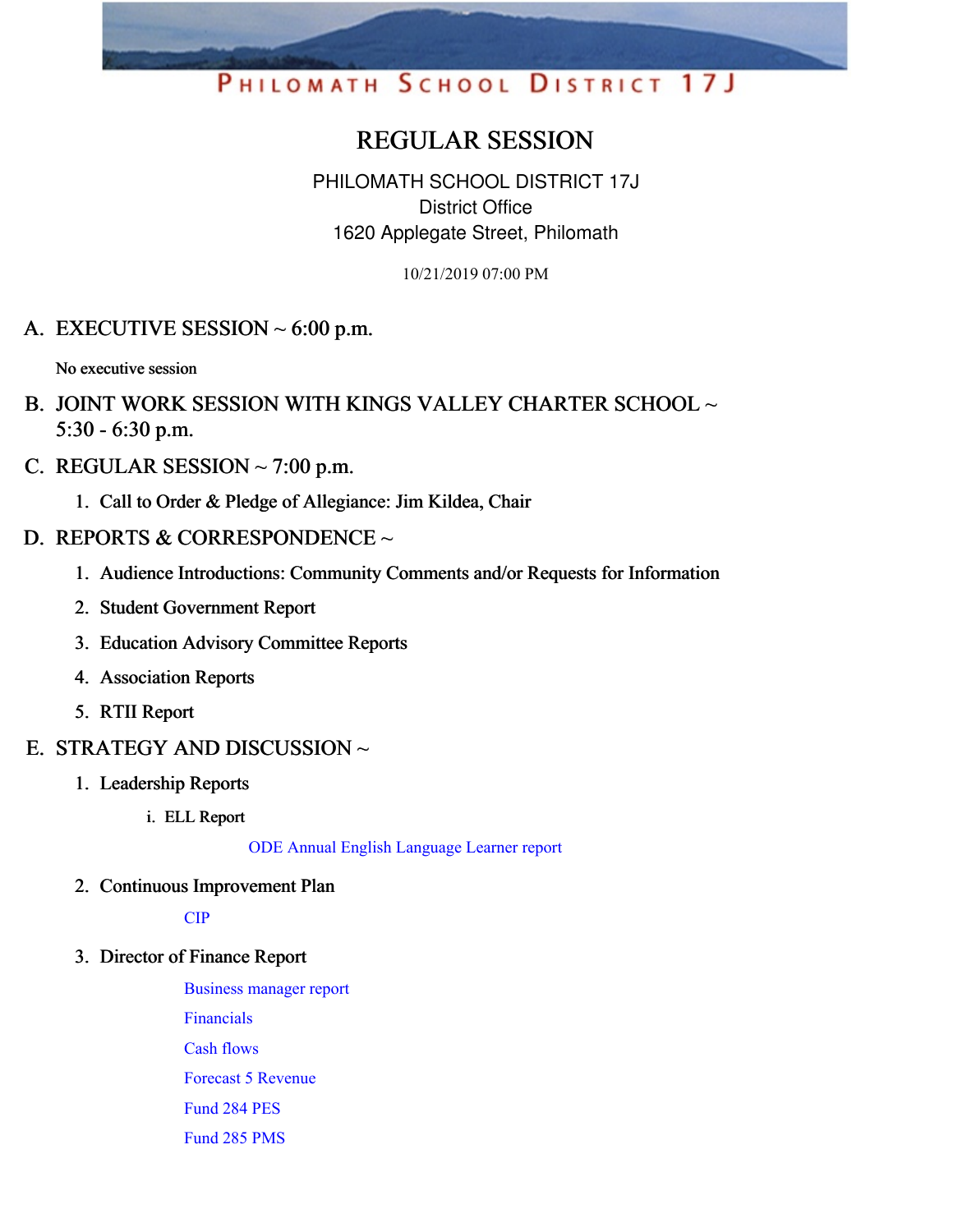[Fund](https://app.eduportal.com/documents/view/730616) 286 PHS

[Enrollment](https://app.eduportal.com/documents/view/730817)

#### 4. Superintendent Report

[Superintendent](https://app.eduportal.com/documents/view/731121) Report

- 5. Superintendent Search Timeline
- 6. OSBA Legislative Policy Committee Nominations
- 7. Board Retreat

[Revised](https://app.eduportal.com/documents/view/730861) Goals Updated Board Planning [Calendar](https://app.eduportal.com/documents/view/730862) Board Roles & [Responsibilities](https://app.eduportal.com/documents/view/730863) Board Operating [Agreement](https://app.eduportal.com/documents/view/730864)

#### 8. Board Policies IFKB - INDB - (first reading)

Policies [IFKB-INDB](https://app.eduportal.com/documents/view/730805) (First Reading)

9. Board policies IA - IIABB (first reading)

Policies [IA-IIABB](https://app.eduportal.com/documents/view/730804) (First reading)

#### 10. Board Policies IIAD to IKF (second reading) Action

11. Board Reports & Thanks

### F. ACTION ITEMS  $\sim$

- 1. Old Business
	- i. Newton Creek Estates Easement (Action)

Newton Creek Estates waterline [overview](https://app.eduportal.com/documents/view/730600) Newton Creek Estates waterline [description](https://app.eduportal.com/documents/view/730599) Newton Creek Estates sidewalk [overview](https://app.eduportal.com/documents/view/730598) Newton Creek Estates sidewalk [description](https://app.eduportal.com/documents/view/730597)

#### 2. New Business

#### i. OSAA Cooperative Sports Agreement-KVCS Girls Basketball

OSAA Coop [Agreement](https://app.eduportal.com/documents/view/728011) - KVCS Girls Basketball

ii. Board Agenda Format

#### iii. Appoint Budget Committee Members

Budget Committee [Application](https://app.eduportal.com/documents/view/730618) - W Budget Committee [Application](https://app.eduportal.com/documents/view/730617) - M

#### 3. Consent Agenda

[Consent](https://app.eduportal.com/documents/view/730917) Agenda - 10/21 [Check](https://app.eduportal.com/documents/view/730609) listing [Minutes](https://app.eduportal.com/documents/view/729031) from Regular Session - 9/16/19